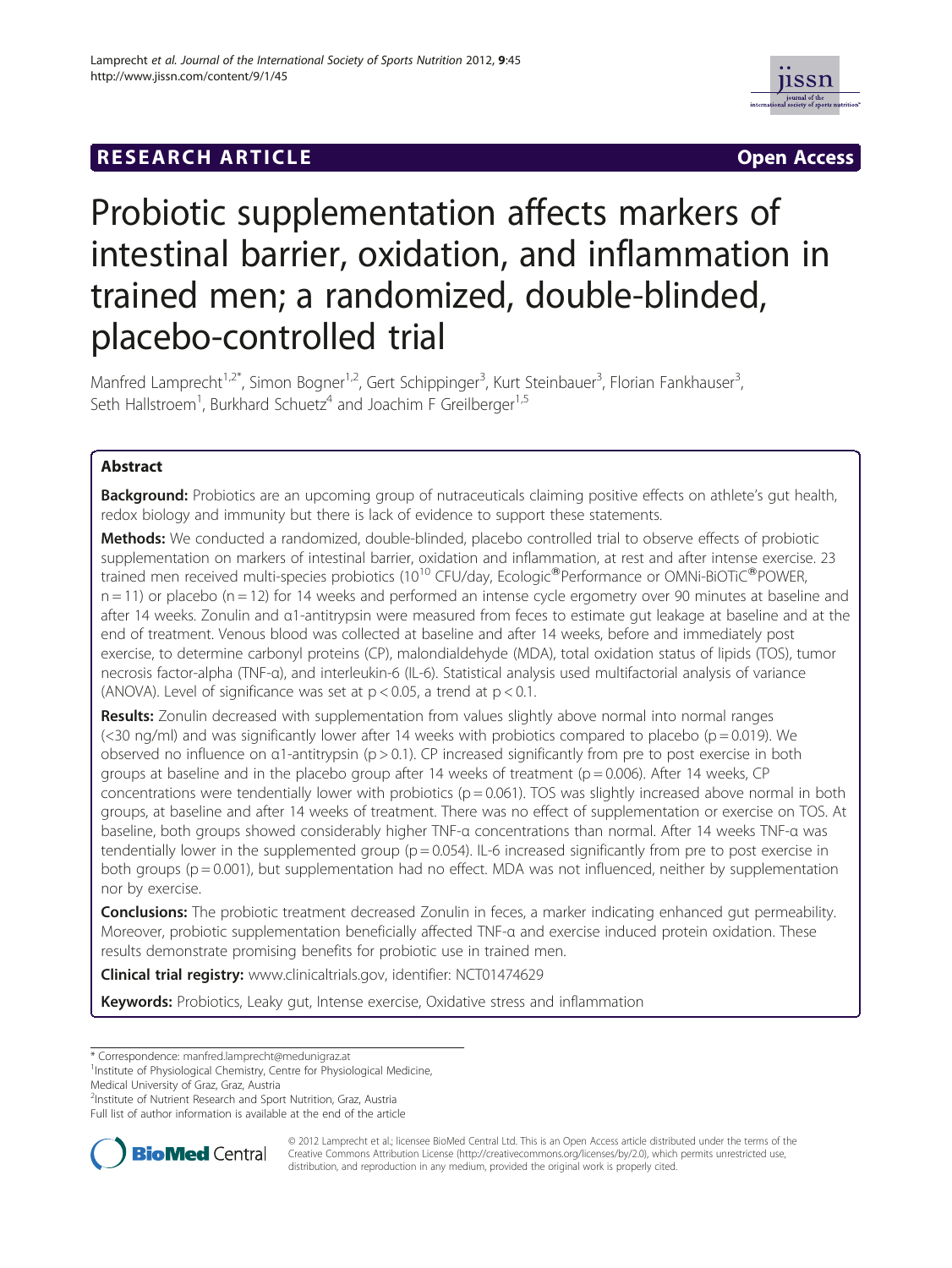# Background

Probiotic bacteria are described as live microorganisms that beneficially modulate microbiota and health of the host [\[1](#page-11-0)]. In the last few years they became increasingly popular as nutritional supplements especially to achieve reduction of gastrointestinal (GI) complaints and common infectious illnesses. In sports and exercise, there is some evidence for probiotics' potential to reduce incidence and severity of respiratory tract infections [\[2,3](#page-11-0)], and to shorten the duration of GI symptoms in trained athletes [\[4\]](#page-11-0). Other studies report attenuation of exerciseinduced increase in pro- and antiinflammatory cytokines after 11 weeks [\[5](#page-11-0)] and increased plasma antioxidant levels after 4 weeks of probiotic supplementation [[6\]](#page-11-0).

In performance sports there is a high prevalence of GI complaints among endurance athletes like runners and triathletes [[7\]](#page-11-0). These problems are attributed to changed blood flow, that is shunted from the viscera to skeletal muscle or the heart [[8\]](#page-11-0). Such exercise-induced reductions in intestinal blood flow as well as exercise-linked thermal damage to the intestinal mucosa can cause intestinal barrier disruption, followed by an inflammatory response [[9\]](#page-11-0). Symptoms described are nausea, stomach and intestinal cramps, vomiting and diarrhea. The increased permeability of the instesinal wall leads to endotoxemia, and results in increased susceptibility to infectious- and autoimmune diseases, due to absorption of pathogens/toxins into tissue and blood stream [[10](#page-11-0)-[12](#page-11-0)]. Thus, to reduce exercise-induced GI permeability and its associated symptoms and illnesses, nutritional solutions like probiotic supplementation may be of relevance for athletes and also a real challenge for the probiotic industry to develop bioeffective products.

Tight junctions are protein structures that represent the major barrier within the intestinal paracellular pathway. They seal the paracellular space between epithelial cells and regulate the movement of fluid, macromolecules and leukocytes between the bloodstream and the intestinal lumen, and vice versa [\[13\]](#page-11-0). These complex structures consist of more than 50 proteins and are regarded to be key factors of GI permeability [\[14\]](#page-11-0).

Commensal and probiotic strains modulate the amount of tight junction proteins at the cell boundaries and can prevent or reverse adverse effects of pathogens. Several probiotic strains such as Lactobacillus plantarum [[15-17\]](#page-11-0), Bacteroides thetaiotaomicron ATCC29184 [[18\]](#page-11-0), Escherichia coli Nissle 1917 [\[19](#page-11-0)], Bifidobacterium longum SP 07/3 and Lactobacillus rhamnosus GG [[20\]](#page-11-0) revealed beneficial impacts on tight junctionand intestinal barrier function. Moreover, various dietary components like polyphenols, proteins or amino acids are postulated to regulate epithelial permeability by modifying expression and localization of tight junction proteins in the paracellular space [\[14](#page-11-0)].

Zonulin - a protein of the haptoglobin family released from liver and intestinal epithelial cells - is described as the main physiological modulator of intercellular tight junctions so far. Increased zonulin concentrations are related to changes in tight junction competency and increased GI permeability [\[21](#page-11-0)]. The "leak" in the paracellular absorption route enables antigens to pass from the intestinal milieau, challenging the immune system to produce an immune response and subsequent inflammation and oxidative stress [\[13,22,23](#page-11-0)].

The effects of probiotics on GI barrier integrity, inflammation and oxidative stress, are not elucidated particularly in the context of sports and exercise. Hence, we focussed the primary outcome of this study to explore the effects of a multi-species probiotic supplement on GI permeability in endurance trained men. The secondary outcome of this trial was to evaluate whether the probiotic supplementation affects markers of oxidation and inflammation in plasma, before and after intense exercise.

# Methods

#### Subjects

23 endurance trained men (triathletes, runners, cyclists) participated in this trial. Inclusion criteria: male, healthy, 30–45 years, non-smokers, trained (maximum oxygen uptake,  $VO_{2max}$  > 45 mL  $\cdot$  kg<sup>-1</sup>  $\cdot$  min<sup>-1</sup>), no dietary or nutritional supplement use within four weeks prior to the first exercise test. Exclusion criteria: smokers, men who failed eligibility testing for exercise - as described by the Austrian and German standards in sports medicine [\[24](#page-11-0)], men who significantly changed training regimen during the study, chronic or excessive alcohol consumption, recent surgery or illness, body fat > 20%. Body fat content and distribution was estimated by a computerized optical device Lipometer (Möller Messtechnik, Graz, Austria), as described by Möller, et al. [[25\]](#page-11-0). Besides inclusion and exclusion criteria, a standard blood chemistry panel was determined after an overnight fast and all subjects completed a medical history. Subjects characteristics are presented in Table [1.](#page-2-0)

#### Ethical aspects, recruitment and randomization

All subjects provided written informed consent prior to participating in this investigation. This study was conducted according to the guidelines of the Declaration of Helsinki for Research on Human Subjects 1989 and was approved by the Ethical Review Committee of the Medical University of Graz, Austria. The trial was registered under [www.clinicaltrials.gov,](http://www.clinicaltrials.gov) identifier: NCT01474629.

The study focused trained men and was advertised in the largest sports magazine of Austria. After a telephone screening conducted by the research team, 29 men volunteered for eligibility testing. From those, 24 men were eligible and entered the study program.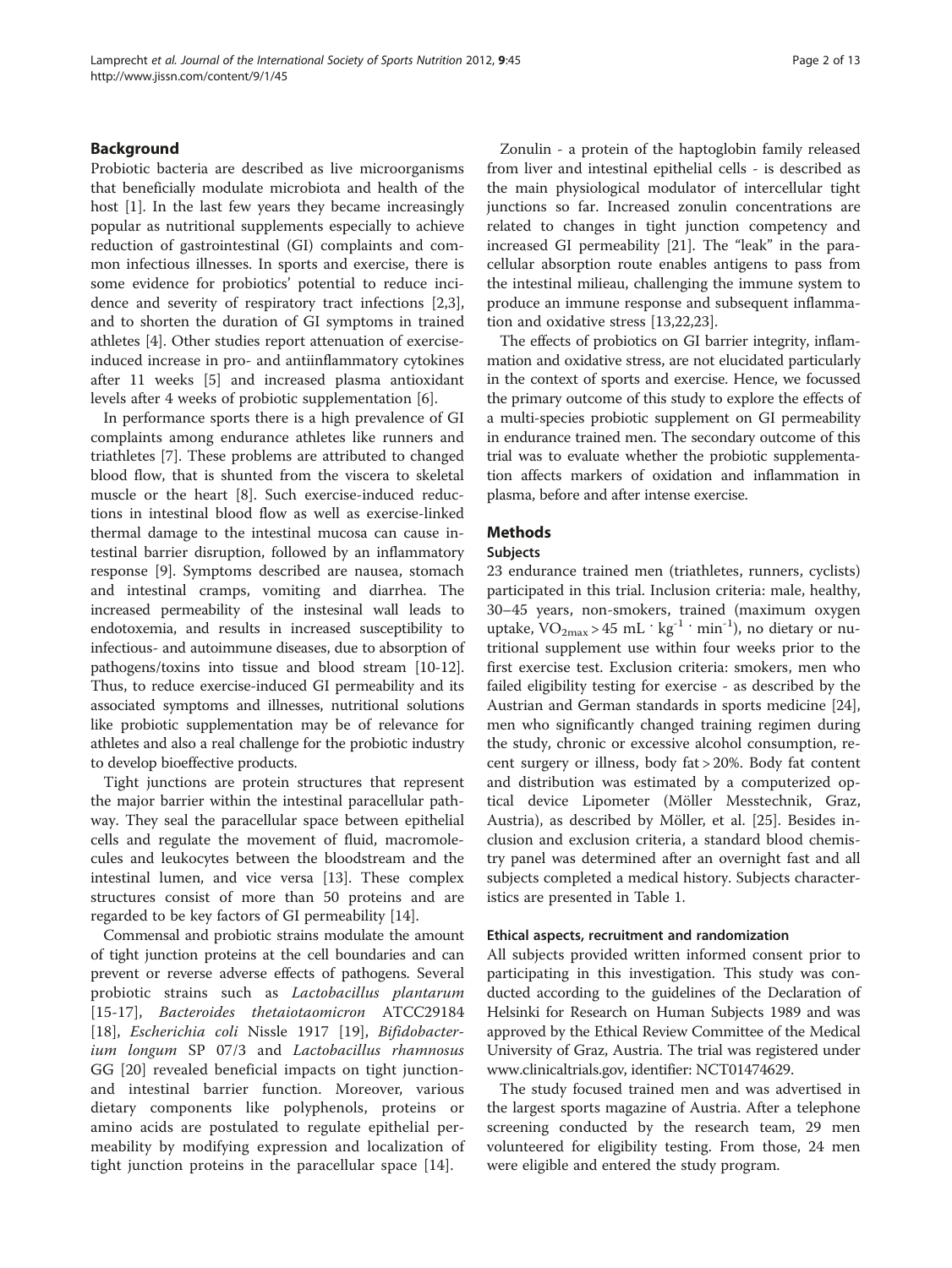| Variable                                                        | Reference range <sup>2,3</sup>         | Probiotics $(n = 11)$ | Placebo $(n = 12)$ |
|-----------------------------------------------------------------|----------------------------------------|-----------------------|--------------------|
| Age, yr                                                         |                                        | $37.6 \pm 4.7$        | $38.2 \pm 4.4$     |
| BMI, kg $\cdot$ m <sup>-2</sup>                                 |                                        | $23.7 \pm 2.2$        | $23.9 \pm 3.1$     |
| Weight, kg                                                      |                                        | $80.2 \pm 7.9$        | $81.6 \pm 6.3$     |
| Total body fat, %                                               |                                        | $14.2 \pm 3.1$        | $14.4 \pm 3.5$     |
| $VO2max$ , mL                                                   |                                        | $4118 \pm 172$        | $4087 \pm 169$     |
| $VO2max$ , mL · kg <sup>-1</sup> · min <sup>-1</sup>            |                                        | $51.2 \pm 4.1$        | $50.3 \pm 3.6$     |
| $P_{\text{max}}$ , W                                            |                                        | $367 \pm 28$          | $357 \pm 32$       |
| $\mathsf{P}_{\mathsf{rel}}$ W $\cdot$ $\mathsf{kg}^{\text{-1}}$ |                                        | $4.53 \pm 0.55$       | $4.38 \pm 0.62$    |
| Clinical Chemistry:                                             |                                        |                       |                    |
| Glucose, mmol · L <sup>-1</sup>                                 | $3.9 - 6.1$                            | $4.5 \pm 0.5$         | $4.7 \pm 0.4$      |
| Hemoglobin, $g \cdot L^{-1}$                                    | 136-172                                | $153 \pm 12$          | $155 \pm 19$       |
| Iron, $\mu$ mol $\cdot$ L <sup>-1</sup>                         | $14 - 32$                              | $20.4 \pm 4.5$        | $18.6 \pm 3.9$     |
| Ferritin, $\mu q \cdot L^{-1}$                                  | $18 - 300$                             | $101 \pm 42$          | $89 \pm 36$        |
| Cholesterol, mmol $\cdot$ L <sup>-1</sup>                       | < 5.85                                 | $4.47 \pm 1.23$       | $4.56 \pm 1.13$    |
| HDL, mmol $\cdot$ L <sup>-1</sup>                               | $0.80 - 1.80$                          | $1.30 \pm 0.13$       | $1.33 \pm 0.19$    |
| Triglycerides, mmol . L <sup>-1</sup>                           | < 1.80                                 | $0.87 \pm 0.32$       | $0.81 \pm 0.36$    |
| Vitamin $D_3$ , nmol $L^{-1}$                                   | $75 - 250$                             | $98 \pm 26$           | $106 \pm 31$       |
| Testosterone, nmol · L <sup>-1</sup>                            | $10 - 31$                              | $16.3 \pm 4.9$        | $18.2 \pm 4.1$     |
| Creatinine, $\mu$ mol $L^{-1}$                                  | $50 - 110$                             | $87\pm13$             | $93 \pm 19$        |
| Diet (exerpts):                                                 |                                        |                       |                    |
| Energy, $kJ \cdot d^{-1}$                                       | 11776-13902                            | $11989 \pm 1803$      | $12356 \pm 2455$   |
| Fat, %                                                          | $<$ 30% of kJ $\cdot$ d <sup>-1</sup>  | $34.5 \pm 6.2\%$      | $35.9 \pm 5.1\%$   |
| Protein, %                                                      | 10-15% of $kJ \cdot d^{-1}$            | $14.7 \pm 2.1\%$      | $15.8 \pm 3.2\%$   |
| Carbohydrates, %                                                | $> 50\%$ of kJ $\cdot$ d <sup>-1</sup> | $47.9 \pm 9.1\%$      | $46.5 \pm 10.3\%$  |
| Alcohol, %                                                      | < 3.5%                                 | $1.9 \pm 1.2\%$       | $1.5 \pm 0.9\%$    |
| Water, mL                                                       | 2600                                   | $3162 \pm 595$        | $3022 \pm 952$     |
| Fibres, g                                                       | 30                                     | $23 \pm 7$            | $21 \pm 6$         |
| Vitamin C, mg                                                   | $72 - 106$                             | $113 \pm 58$          | $118 \pm 66$       |
| Vitamin E, mg                                                   | 14                                     | $12 \pm 5$            | $15 \pm 9$         |
| ß-Carotene, mg                                                  | $\overline{4}$                         | $3.1 \pm 2.5$         | $3.2 \pm 2.7$      |
| Folate, µg                                                      | 434-505                                | $281 \pm 155$         | $244 \pm 165$      |
| Vitamin B-6, mg                                                 | $3.2 - 3.8$                            | $5.3 \pm 2.9$         | $5.1 \pm 2.8$      |
| Vitamin B-12, µg                                                | $3.3 - 3.7$                            | $5.0\pm2.8$           | $5.8\pm1.4$        |
| Sodium, mg                                                      | >646                                   | $2610 \pm 685$        | $2446 \pm 770$     |
| Potassium, mg                                                   | 2171-2523                              | $3162 \pm 904$        | $3406 \pm 1251$    |
| Magnesium, mg                                                   | 185-361                                | $412 \pm 134$         | $444 \pm 119$      |
| Calcium, mg                                                     | 1085-1261                              | $1108 \pm 395$        | $998 \pm 327$      |
| Iron, mg                                                        | $10.9 - 12.5$                          | $13.3 \pm 4.6$        | $14.5 \pm 6.2$     |

<span id="page-2-0"></span>

|  | Table 1 Baseline characteristics, performance data, clinical chemistry and nutrition data of 23 trained men <sup>1</sup> |
|--|--------------------------------------------------------------------------------------------------------------------------|
|--|--------------------------------------------------------------------------------------------------------------------------|

Values are means ± SD, and did not differ between the groups (P > 0.05, Student's t-test); <sup>2</sup>Reference range for clinical chemistry parameters [[26\]](#page-11-0); <sup>3</sup>Reference values for dietary intake (RDA) in Germany, Austria, Switzerland [[27](#page-11-0)], ranges presented here apply to physical active people; VO<sub>2max</sub> = maximum oxygen uptake,  $P_{max}$  = maximum performance, Prel = Performance related to body weight.

Subjects were randomized into blocks of six and sequentially numbered. To guarantee a balanced VO2max distribution between groups (probiotics versus placebo) we conducted stratification via  $\rm VO_{2max}$  rank

statistics. Randomization code was held by a third party (Union of Sport and Exercise Scientists Austria) and handed over for statistical analyses after collection of all data.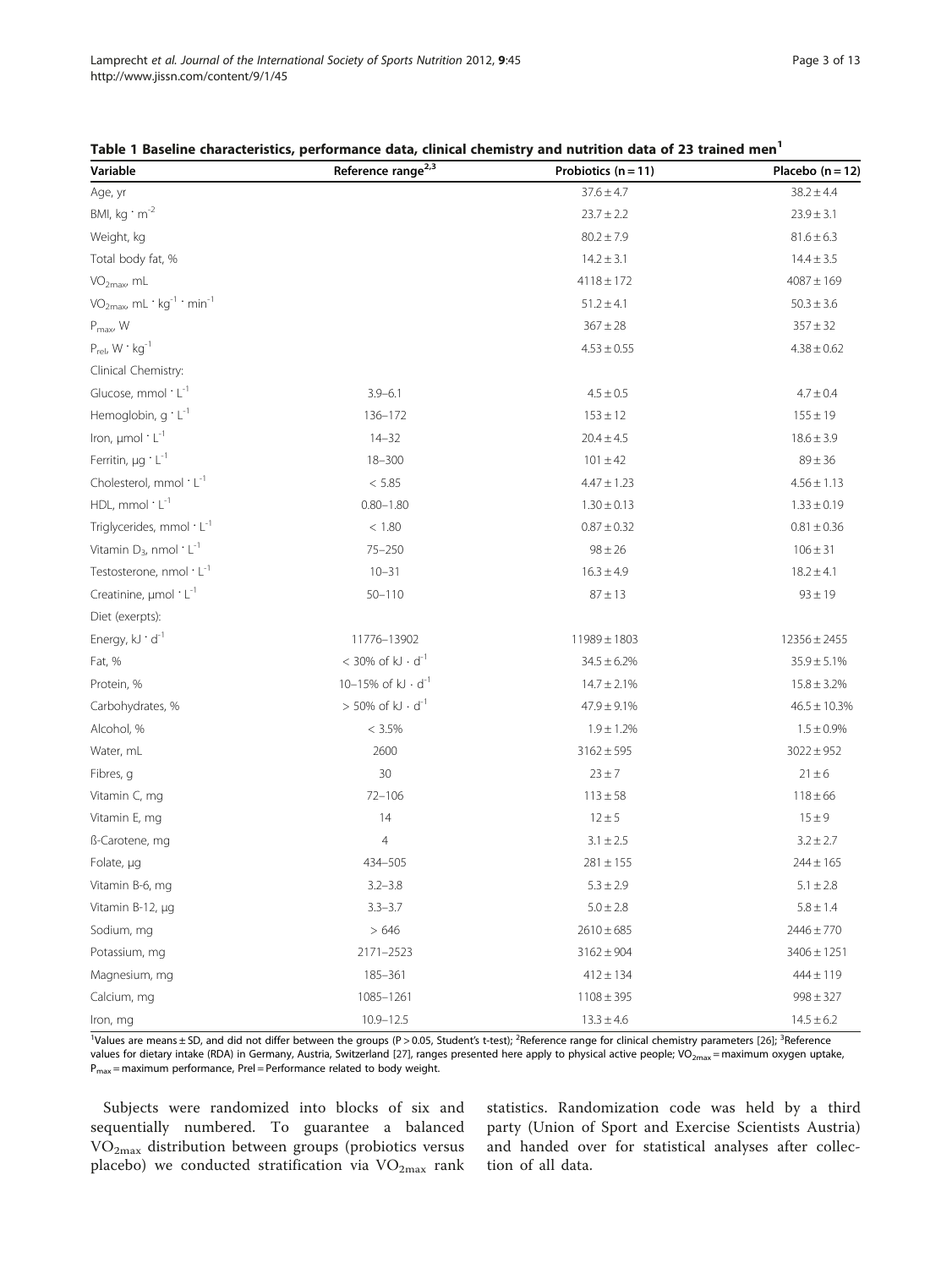#### Study design and time schedule

This was a randomized, placebo controlled, doubleblinded study. All eligibility testing (blood panel, eligibility for exercise, clinic check-up, medical history questionaire, one-on-one interview) was finalized at least four weeks prior to the first exercise test. At the morning of the first exercise test a standardized breakfast (3 hours prior to exercise) was provided. After the test, the investigator dispensed the randomized sachet supply according to the man's  $VO<sub>2max</sub>$ -ranking. After 14 weeks taking the powder from sachets as directed, they returned their remaining sachets and the same test procedure was repeated. All subjects were checked by the physician before each exercise test.

#### Dietary and lifestyle assessment

Subjects were instructed to maintain their habitual diet, lifestyle and training regimen during the fourteen weeks study and to duplicate their diet before each exercise testing/blood collection appointment as described below. Before the first triple step test, men completed a 7-day food record for nutrient intake assessment. Subjects subsequently received copies of their 7-day diet records and were instructed to replicate the diet prior to the second exercise tests. The breakfast before each exercise test was standardized for the entire cohort to limit nutrient variation due to self-selection on the morning scheduled for blood draws. The composition of this standardized breakfast 3 hours prior to the strenuous exercise tests is shown in Table 2. Diet records were analyzed for total calories, protein, carbohydrate, fat, cholesterol, fiber, water, alcohol, and several vitamins, minerals, and fatty acids using "opti diet" software 5.0 (GOEmbH, Linden, Germany).

# Treatment

The men randomized to probiotics  $(n = 11)$  received boxes with sachets containing multi-species probiotics (Ecologic<sup>®</sup>Performance, produced by Winclove b.v.,

Amsterdam, the Netherlands; the product is also branded as OMNi-BiOTiC®POWER). The probiotic supplement contained of a matrix and six probiotic strains: Bifidobacterium bifidum W23, Bifidobacterium lactis W51, Enterococcus faecium W54, Lactobacillus acidophilus W22, Lactobacillus brevis W63, and Lactococcus lactis W58. The matrix consisted of cornstarch, maltodextrin, vegetable protein,  $MgSO<sub>4</sub>$ ,  $MnSO<sub>4</sub>$  and KCl. The placebo consisted of the matrix only. The minimum concentration was  $2.5 \times 10^9$  colony forming units (CFU) per gram. Subjects were instructed to take 2 sachets a 2 g per day (4 g/day), equivalent to  $10^{10}$  CFU/ day, with 100–125 mL of plain water per sachet, one hour prior to meals and throughout 14 weeks. Those subjects randomized to placebo  $(n = 12)$  received identical boxes and sachets with the same instructions for intake.

#### Exercise tests

Each subject was instructed not to perform physical training 3 days prior to any exercise test.

For eligibility testing all subjects performed an incremental cycle ergometer exercise test (EC 3000, Custo med GmbH, Ottobrunn, Germany) at 80 rpm. After a three minute rest phase sitting inactive on the ergometer, work rate started at 60 W for three minutes and was increased 20 W every minute until voluntary exhaustion. This allowed subjects to reach exhaustion within 15–18 minutes. A standard electrocardiogram was recorded during the entire test, which was supervised by a physician. Respiratory gas exchange variables were measured throughout the incremental exercise tests using a breath-by-breath mode (Metalyzer 3B, Cortex Biophysik GmbH, Leipzig, Germany). During these tests, subjects breathed through a facemask.

Oxygen uptake  $(VO_2)$ , carbon dioxide output  $(VCO_2)$ , minute ventilation  $(V<sub>F</sub>)$ , breathing rate (BR) and tidal volume  $(V_T)$  were continuously obtained. Heart rate (HR) was monitored throughout the tests using a

| Table 2 Composition of the standardized breakfast 3 hours prior to the strenuous triple step test ergometry |  |  |
|-------------------------------------------------------------------------------------------------------------|--|--|
|-------------------------------------------------------------------------------------------------------------|--|--|

| Food                                                         | kJ   | Protein (q)<br>$0 - 2$   | Fat $(q)$<br>$0 - 2$ | Carbohydrates (q)<br>$4 - 10$ |
|--------------------------------------------------------------|------|--------------------------|----------------------|-------------------------------|
| Coffee with milk (low fat) or Tea with lemon and honey (10g) | 180  |                          |                      |                               |
| 3 slices wheat or rye bread                                  | 1390 | 8                        |                      | 75                            |
| Butter 20 g                                                  | 652  | $\overline{\phantom{a}}$ | 16                   | $\overline{\phantom{a}}$      |
| Marmalade/jam 30 g                                           | 343  | ٠                        |                      | 19                            |
| One slice low fat ham                                        | 331  | 6                        | 6                    |                               |
| One piece of cheese                                          | 490  | 16                       | 5                    |                               |
| 250 mL fruit juice                                           | 836  | 2                        |                      | 46                            |
| 250 mL water                                                 |      | $\overline{\phantom{a}}$ |                      |                               |
| Total                                                        | 4222 | 32-34                    | 28-30                | 144-150                       |
| Meal energy %                                                |      | 13%                      | 27%                  | 60%                           |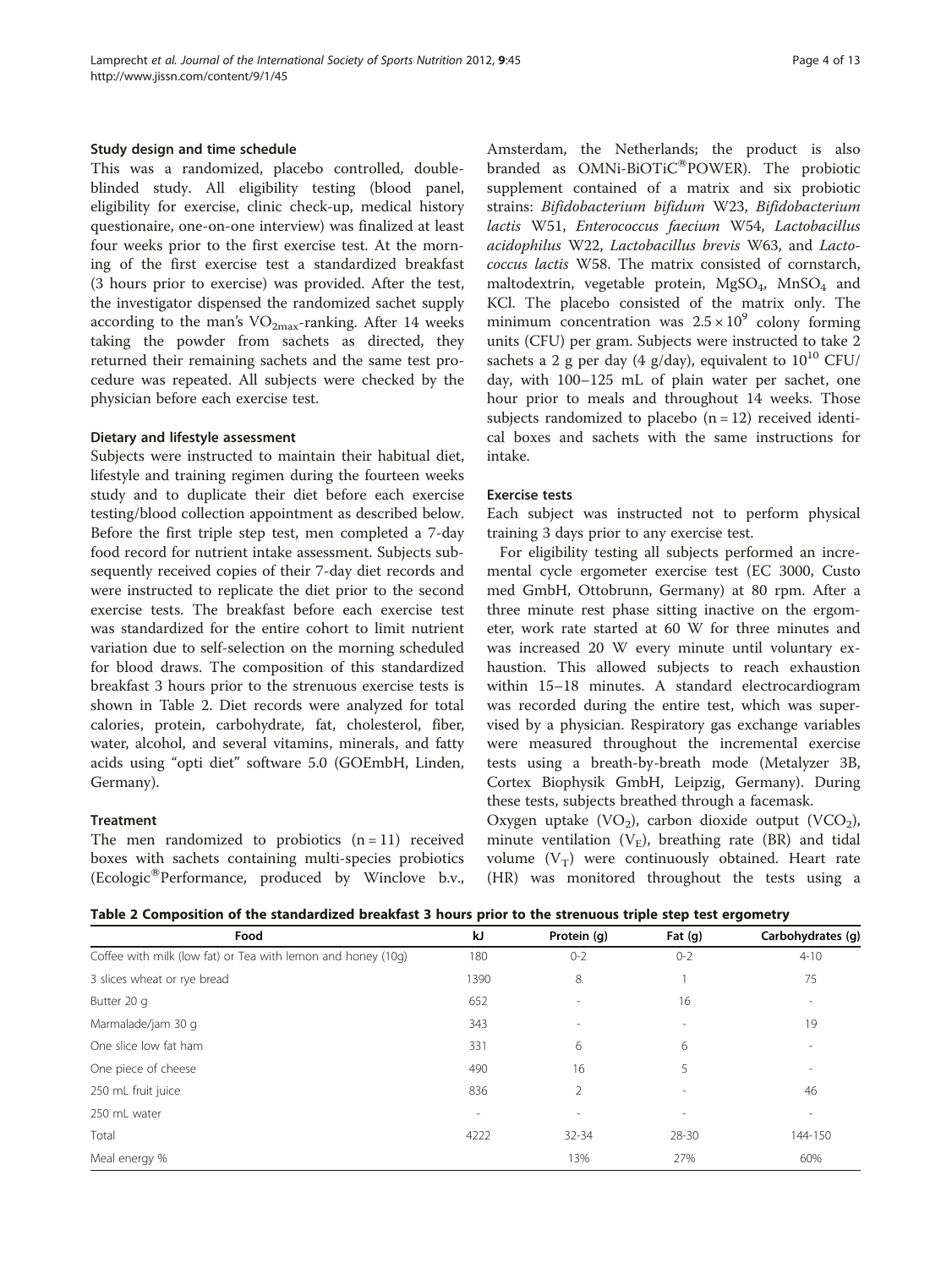commercially available heart rate monitor (Polar Vantage NV, Polar Electro Finland).

For the triple step test ergometry we used the same test protocol as described above but repeated the incremental exercise test for two times, so that three step tests until voluntary exhaustion were integrated in one single bout of exercise. After the first and second part of this triple test subjects performed for 15 minutes with 60 W at 80 rpm. After the third part subjects continued exercise for three minutes with 60 W and 80 rmp and stopped then. The whole test procedure lasted between 80 and 90 minutes, depending on duration of each step test/part.

Blood pressure was controlled after each 100 W and after the last step of each ergometry. Gas exchange variables were monitored continuously throughout the step tests as described above. During the 15 minutes intervals between the ergometry step tests the facemask was removed to consume 750 mL of plain water, in total over the whole test procedure.

Fourteen weeks later this procedure was repeated on the same cycle ergometer, with the same investigator, standardized room temperature (20°C) and humidity (60%).

## Blood and feces collection

We conducted blood collections in supine position from a medial cubital vein at each triple ergometry test: before exercise (Pre) and within 10 min post exercise (Post). Venous blood was collected to determine carbonyl proteins (CP), malondialdehyde (MDA), total oxidation status of lipids (TOS), tumor necrosis factor-alpha (TNF-α), and interleukin-6 (IL-6). After centrifugation for 10 minutes plasma was removed and samples were frozen at −70°C until analysis.

For zonulin and  $\alpha$ 1-antitrypsin from feces the subjects collected samples at baseline and after 14 weeks with standardized stool tubules within 24 hours prior to bringing the sample in a cool bag to the laboratory. All samples were analyzed within 72 hours after dispensing. Throughout the 14 weeks treatment the subjects recorded a stool protocol to monitor stool appearance with help of the Bristol stool scale/chart [\[28\]](#page-11-0).

# Stool analyses

Zonulin and α1-antitrypsin were analyzed with commercially available ELISA kits (Immundiagnostik AG, Bensheim, Germany).

The zonulin analysis is based on a competition between the free antigen in the samples or standards and the antigen coated on the wells of the microplate. Standards, samples and the primary anti-zonulin antibody are transferred directly into the precoated microplate wells. The antigen in the samples competes with the antigen immobilized on the wells of the microplate for the binding sites of the specific anti-zonulin antibody. A peroxidase-conjugated antibody is used for detection, and tetramethylbenzidine as a peroxidase substrate. The enzymatic reaction is terminated by acidic stop solution. The quantification is based on the optical density at 450 nm. Data are expressed in ng/mL.

The assay for analyses of  $\alpha$ 1-antitrypsin utilizes the "sandwich" technique with two selected polyclonal antibodies that bind to the glycoprotein forming a "sandwich" of capture antibody - human α1-antitrypsin peroxidase-conjugate. Tetramethylbenzidine is used as peroxidase substrate. Finally, an acidic stop solution is added to terminate the reaction. The colour changes from blue to yellow. The intensity of the yellow colour is directly proportional to the concentration of α1-antitrypsin. Samples are quantified by referring their optical density to a lot-dependant master calibration curve and the use of a calibrator that is run with each test. Data are expressed in mg/dL.

## Analyses of blood parameters

CP was analyzed with a commercially available ELISA (Immundiagnostik AG, Bensheim, Germany) via reaction of protein with dinitrophenylhydrazine (DNPH). The nonprotein constituents and unconjugated DNPH are separated by ultracentrifugation. The proteins are adsorbed to an ELISA plate and incubated with anti-DNPH antibody followed by antibody-linked horseradish peroxidase. Absorbances are related to a standard curve prepared with oxidized serum albumin. The carbonyl protein content is calculated from the estimated carbonyl concentration and the total protein content of the sample. For this reason, a parallel determination of the protein content is required. Data are expressed in pmol/mg.

MDA was determined according to a previously described HPLC method by Pilz et al. [[29\]](#page-11-0) after derivatization with 2,4-DNPH. This method determines the protein bound MDA. The HPLC separations were performed with an L-2200 autosampler, a L-2130 HTA pump and a L-2450 diode array detector (all: VWR Hitachi Vienna; Austria). Detector signals (absorbance at 310 nm) were recorded and program EZchrom Elite (VWR) was used for data requisition and analysis. Data are expressed in nmol/mL.

Analysis of TOS: This assay (Immundiagnostik AG, Bensheim, Germany) determines total lipid peroxides and is performed by the reaction of a peroxidase with the peroxides in the sample followed by the conversion of tetramethylbenzidine to a colored product. After addition of a stop solution the samples are measured at 450 nm in a microtiter plate reader. The quantification is performed by the delivered calibrator. Data are expressed in  $\mu$ mol/L H<sub>2</sub>O<sub>2</sub>.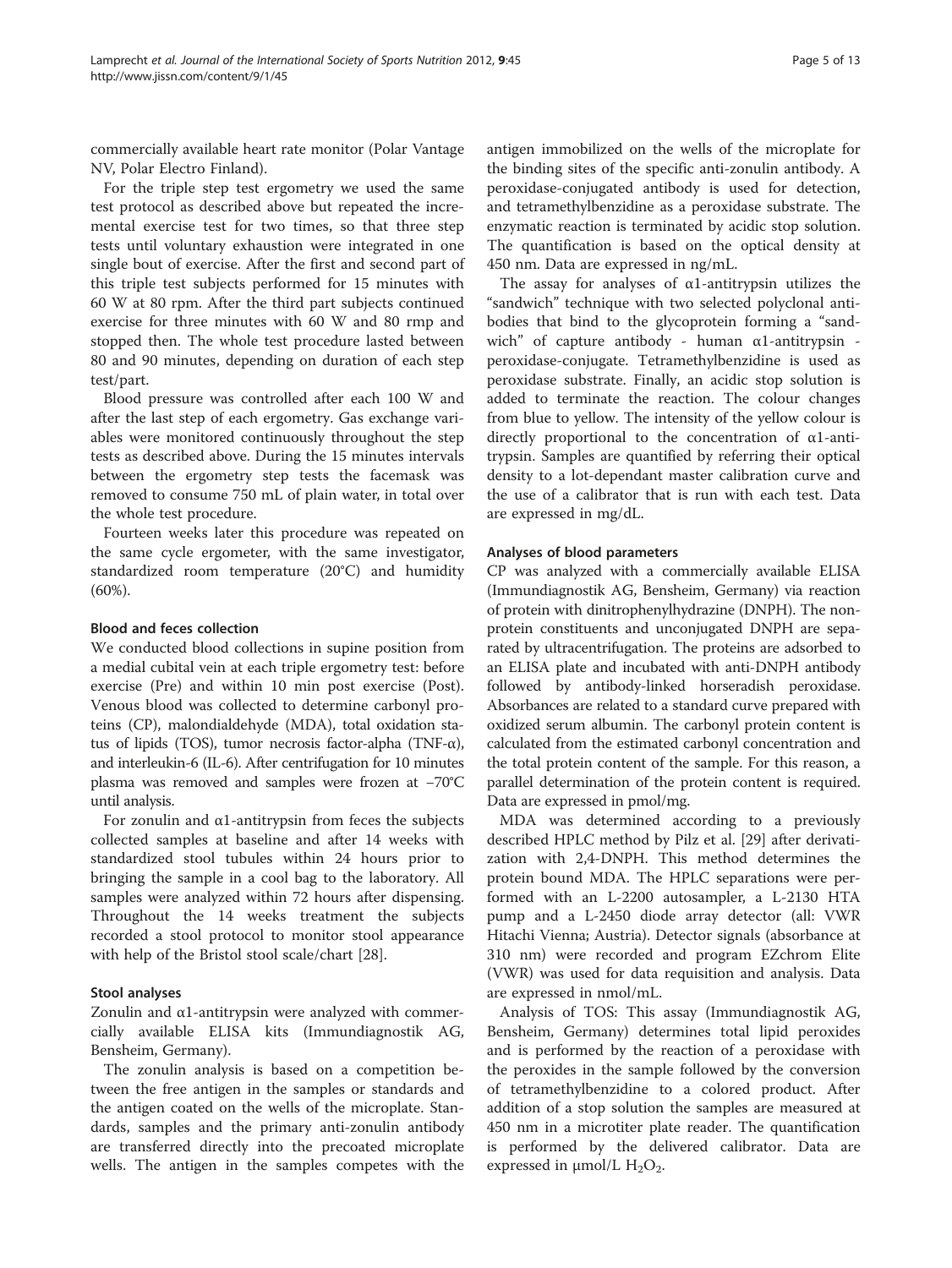TNF-α was analyzed with a commercially available ELISA (Immundiagnostik AG, Bensheim, Germany) allowed quantitative determination of Tumor Necrosis Factor-α by using monoclonal antibodies and a horseradish peroxidase labeled conjugate. The amount of the converted substrate by the peroxidase is directly proportional to the amount of bound TNF-α and can be determined photometrically. Data are expressed in pg/mL.

IL-6 was also measured with commercial available ELISA kits (Invitrogen, LifeTech Austria, Vienna, Austria) using monoclonal antibodies specific for human IL-6. Based on the binding of streptavidin-peroxidase to antibodies the intensity of a colored adduct is directly proportional to the concentration of the cytokine and can be determined photometrically. Data are expressed in pg/mL.

#### Blood chemistry panel

Standard blood chemistry values were determined after overnight fast using EDTA plasma from peripheral venous blood. Analyses were conducted with a routine clinical chemistry analyzer (Abbott Diagnostics, Vienna, Austria).

#### Statistical analyses and sample size calculation

Per protocol analyses were performed using SPSS for Windows software, version 19.0. Data are presented as mean ± SD. Data for pre - post comparisons were adjusted for plasma volume changes as described elsewhere (except for CP, as it is expressed on protein) [\[30\]](#page-11-0). Statistical significance was set at  $P < 0.05$ . The Shapiro-Wilk test was used to determine normal distribution. Baseline characteristics, performance data, nutrient and clinical chemistry data, were compared by unpaired Student's t-test. Data obtained for CP, MDA, TOS, TNF- $\alpha$ , and IL-6, were analyzed using a univariate, three-factorial, repeated measures ANOVA. Factors: treatment (probiotic supplementation and placebo), exercise (pre and post exercise), session (triple step test ergometry 1 and triple step test ergometry 2). For zonulin and α1-antitrypsin we used a two-factorial ANOVA (treatment, time). Significant interactions and main effects were analyzed by using Bonferroni correction.

Sample size calculation was based on oxidation markers CP and MDA. We estimated between 7 and 9 subjects per group - depending on parameter, standard deviation and effect size - to reach a probability of error (alpha/2) of 5% and 80% power. Allowing for a drop-out rate of 30%, 12 subjects per group were recruited.

#### Results

#### Study population and nutrition

A CONSORT diagram outlining participant recruitment is depicted Figure [1](#page-6-0). Of the 24 randomized men, 23 completed the full program and entered statistical analyses. There was one early termination in

the probiotic group  $(n = 11)$ . The man dropped out due to bone injury unrelated to the study.

Returned sachets count after the treatment period revealed a compliance >90% in both groups. Groups did not differ in age, BMI, body weight and fat, clinical blood chemistry variables, and diet  $(P > 0.05)$ .

#### Triple cycle step test ergometry

Performance data for  $VO_{2max}$ ,  $VO_{2max}$  related to body weight (relVO<sub>2max</sub>), maximum performance and performance related to body weight  $(P_{rel})$  are shown in Table [1](#page-2-0). There were no significant differences between probiotic supplementation and placebo for these parameters  $(P > 0.05)$ .

## Zonulin

As zonulin was determined from feces we can only provide values from the last stool prior to exercise. The mean concentrations of zonulin were at baseline slightly above normal in both groups (ref. range:  $< 30$  ng  $\cdot$  mL<sup>-1</sup>, Figure [2](#page-7-0)). After 14 weeks supplementation with the multi-species probiotic supplement zonulin decreased into a normal physiological range and was significantly lower in the probiotic group compared to placebo ( $P = 0.019$ ), this was corresponding to a decrease > 20%.

#### α1-antitrypsin

There were no differences between groups at any time point assessed, neither with treatment nor with exercise. α1-antitrypsin concentrations in feces were within normal range at baseline and after 14 weeks of treatment (< 27.5 mg  $\cdot$  dL<sup>-1</sup>, data not shown).

#### Carbonyl groups on proteins, CP

Pre-exercise concentrations of both groups were 15– 25% above normal (reference range  $<$  200 pmol  $\cdot$  mg<sup>-1</sup>). There were no differences between groups at baseline. The post-exercise increase was significant  $(P = 0.006)$ . Post-hoc analysis revealed that this exercise-induced increase did not reach significance after 14 weeks of probiotic treatment. After 14 weeks, the supplemented group showed decreased CP concentrations pre and post exercise compared to placebo, but likewise this effect did not reach significance  $(P = 0.061)$  (Figure [3](#page-7-0)).

#### Malondialdehyde, MDA

There were no differences between groups at any time point assessed, neither with treatment nor with exercise. MDA concentrations were unremarkable and within normal range  $(2.16 \pm 0.39 \text{ nmol} \cdot \text{mL}^{-1})$ , data not shown).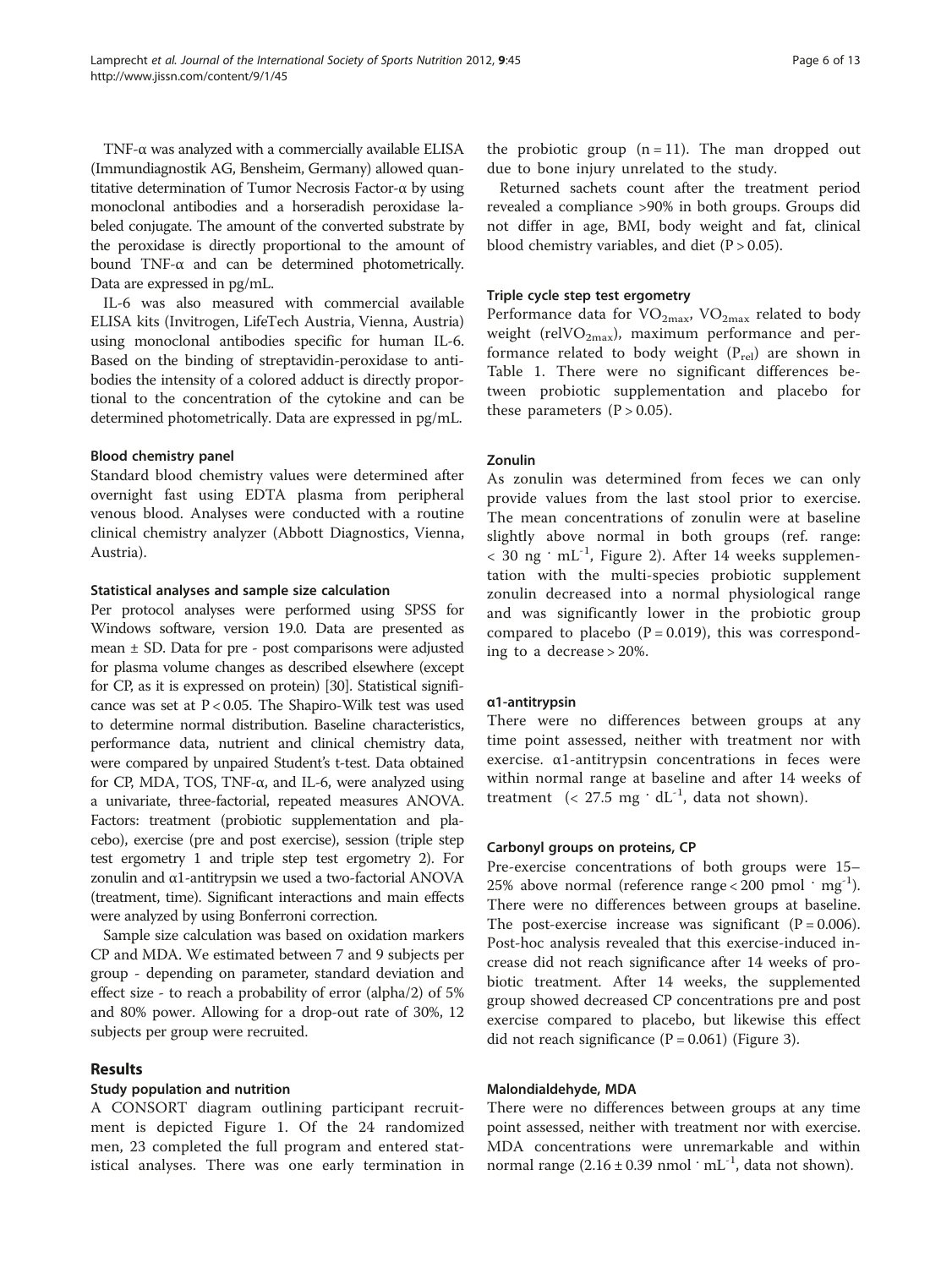<span id="page-6-0"></span>Lamprecht et al. Journal of the International Society of Sports Nutrition 2012, 9:45 http://www.jissn.com/content/9/1/45



#### Total oxidation status, TOS

The measured TOS values were above normal at all time points (reference range <  $350 \mu$ mol· $L_{H2O2}^{-1}$ ). As with MDA, there were no differences between groups at any time point assessed, neither with treatment nor with exercise (data not shown).

## Tumor necrosis factor alpha, TNF-α

Despite the typical high standard deviations for TNF-α, due to well known cytokine inter-individual variability, the data were normally distributed. Concentrations at all time points were distinctly higher than normal (reference range < 20 pg  $\cdot$  mL<sup>-1</sup>) with mean values > 50 pg  $\cdot$  mL<sup>-1</sup> (Figure [4\)](#page-8-0). After 14 weeks of probiotic supplementation, TNF-α showed reduced concentrations compared to the placebo group but this effect barely failed significance (P = 0.054). Exercise had no effect on TNF- $\alpha$ .

#### Interleukin 6, IL-6

There were no differences between groups at baseline and after treatment. IL-6 concentrations were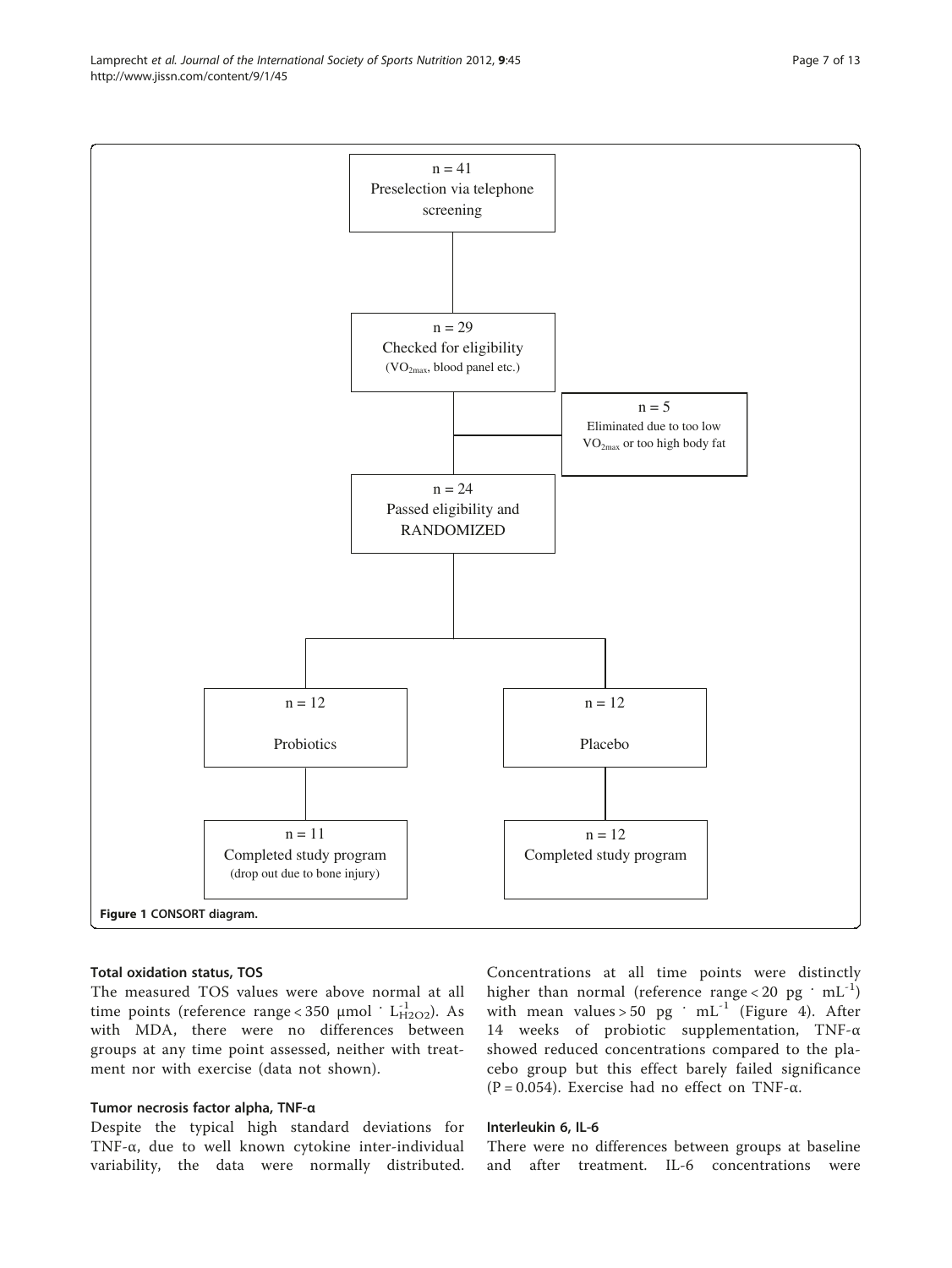<span id="page-7-0"></span>Lamprecht et al. Journal of the International Society of Sports Nutrition 2012, 9:45 http://www.jissn.com/content/9/1/45



unremarkable and within normal range before exercise (< 11.3 pg  $\cdot$  mL<sup>-1</sup>), but we observed a significant increase from pre to post exercise above normal in both groups  $(P = 0.001,$  Figure [5\)](#page-8-0) at baseline and after 14 weeks of treatment.

# **Discussion**

Athletes exposed to high intense exercise show increased occurence of GI symptoms like cramps, diarrhea, bloating, nausea, and bleeding [\[31,32](#page-11-0)]. These symptoms have been associated with alterations in intestinal permeability and

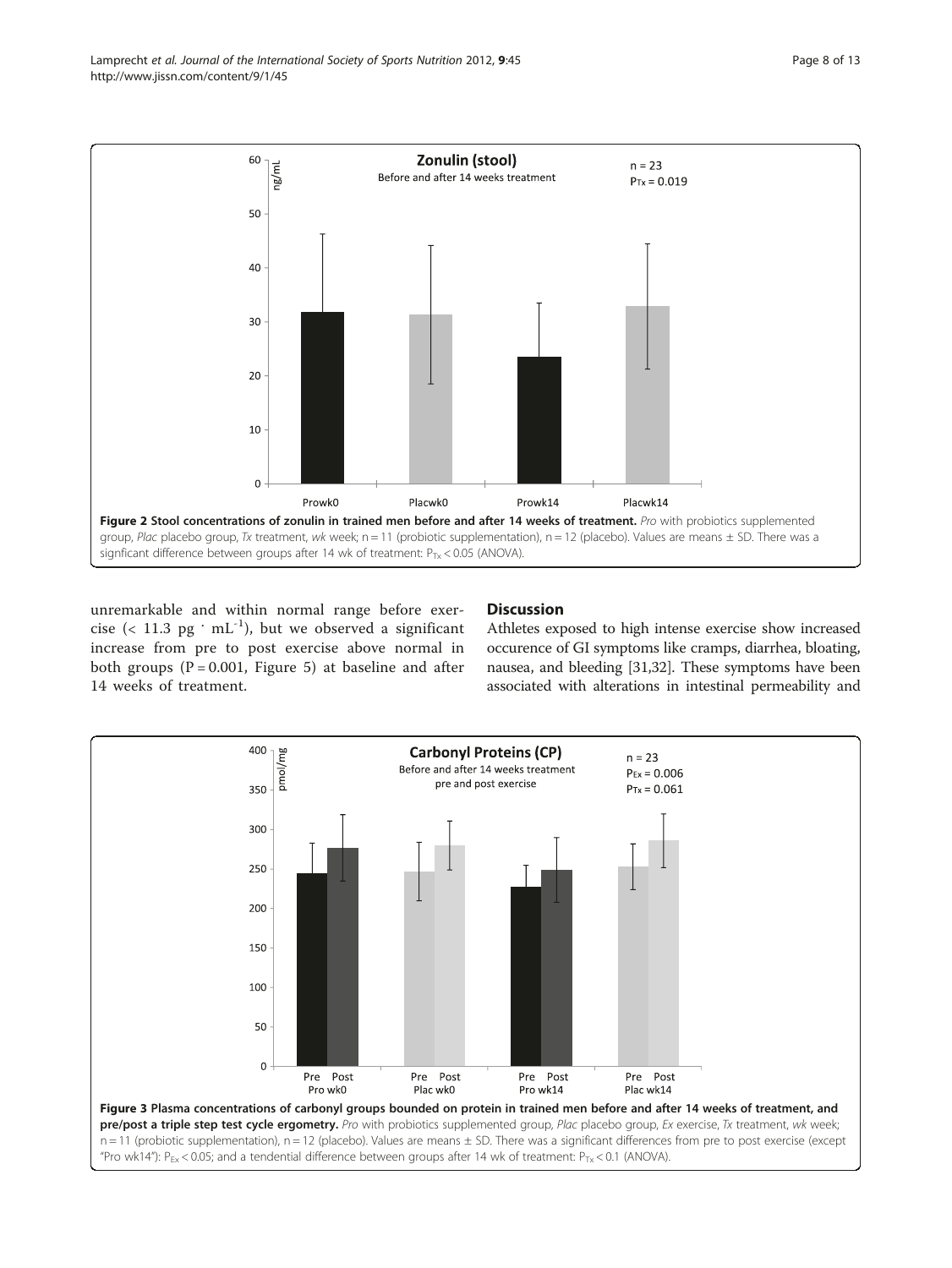<span id="page-8-0"></span>

decreased barrier function [\[33,34](#page-11-0)] and subsequent with inflammation and oxidative stress [[22,23](#page-11-0)].

For this investigation we assembled a panel of surrogate markers related to increased intestinal permeability, oxidative stress and inflammation. The study was

primarily focussed on the effects of 14 weeks multispecies probiotic supplementation on intestinal barrier function in trained men compared to a placebo group (primary outcome). The secondary outcome was to evaluate the influence of the probiotic supplementation

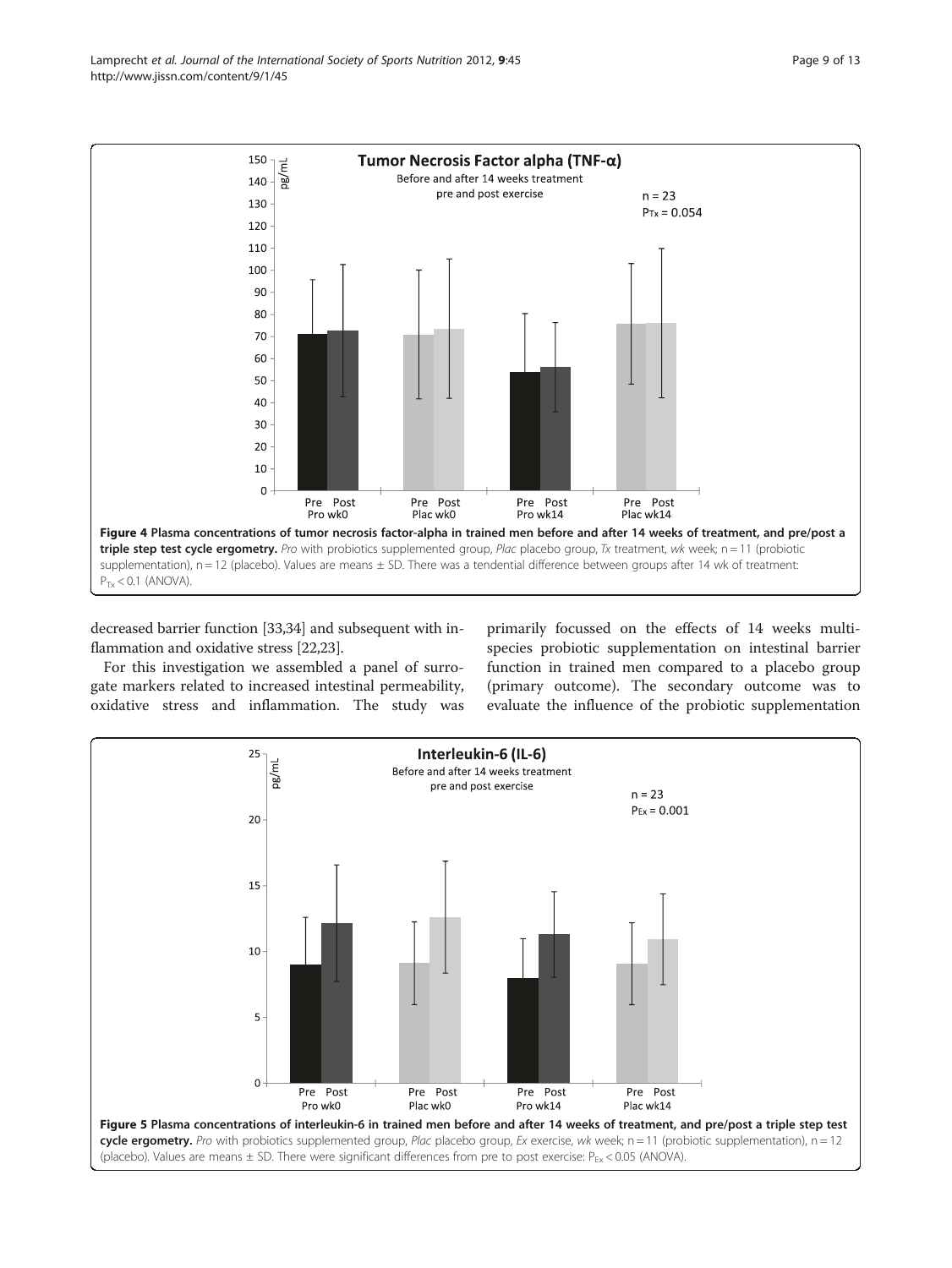and the model of exercise on markers of oxidative stress and inflammation. The resulting data show that, after the 14 weeks study period i) the probiotics decreased stool zonulin concentrations - a modulator of intestinal barrier function - from slightly above normal into the physiolgical range; ii) the probiotic supplementation decreased protein oxidation and the chronic inflammatory marker TNF-α; and iii) the model of exercise did not induce oxidative stress but increased concentrations of the inflammatory cytokine IL-6 in this cohort of endurance trained men.

#### Markers of intestinal permeability

Zonulin is regarded as a phyiological modulator of intercellular tight junctions and a surrogate marker of impaired gut barrier [\[19,35-37](#page-11-0)]. Beside liver cells, intestinal cells can synthesize zonulin and the zonulin system can be activated by dietary proteins (especially gliadin) or enteric bacteria [\[21,38](#page-11-0)]. We can exclude a dietary influence on the observed changes in zonulin concentrations as our subjects followed strictly all dietary instructions and did not change their diet during the study period. To our best knowledge this study reports for the first time that probiotic supplementation can reduce zonulin concentrations in feces of trained men. The observed reduction is all the more remarkable as mean concentrations were slightly above normal at baseline (ref. range:  $< 30$  ng · mL<sup>-1</sup>) and decreased into normal after 14 weeks with probiotics. These data indicate that our trained cohort suffered already a mild increase in intestinal permeability at baseline, probably due to chronic exercise training.

It seems that the 14 weeks of probiotic supplementation could reduce zonulin concentrations and hence improve intestinal barrier integrity. A mechanistic explanation for an improved intestinal barrier function after probiotic treatment is provided by Karczewski et al. [[17\]](#page-11-0): they postulate that certain lactic bacteria might activate the Toll-like receptor 2 (TLR2) signaling pathway. TLR2 is localized in the membranes of intestinal wall cells to communicate with metabolites and/or bricks from e.g. Gram-positive bacteria [\[39\]](#page-11-0). Activation of the TLR2 signaling pathway has been shown to enhance epithelial resistance in vitro [\[40\]](#page-11-0). We suggest that the supplemented probiotics surpassed bacteria that activate the zonulin system (e.g. Gram-negative bacteria), settled in the deep intestine, and could probably activate the TLR2 signaling pathway. This hypothesis about the settlement of the supplemented probiotic bacteria is in part strengthened by observations of Koning et al. [[41](#page-11-0)] who showed that *Enterococcus faecium* W54 - one of our used strains - significantly increases in feces after 2 weeks of multi-species probiotic treatment. Their findings demonstrate that these bacteria can survive gastric transport and colonize the GI tract. Thus, our observation on the zonulin decrease after probiotic supplementation could be of high practical relevance for athletes under the perspective that an improved intestinal barrier reduces athlete's susceptibility to endotoxaemia and associated cytokine production [[42](#page-11-0)].

 $\alpha$ 1-antitrpysin in feces is another marker that displays GI barrier integrity and is widely used to estimate protein leakage into the instestinal tract [[43](#page-12-0),[44](#page-12-0)]. In this study α1-antitrypsin values did not change after probiotic treatment. We believe that, although our subjects showed indices of a mild disturbance of intestinal permeability at baseline, this slight imbalance in intestinal barrier function was not distinctive enough to provoke an acute-phase response in liver cells via increased α1-antitrypsin synthesis.

## Oxidative stress markers

Protein oxidation can result in loss of enzyme and protein structur and function [\[45](#page-12-0)]. Reactive oxygen and nitrogen species, free metal ions and lipid oxidation end products can generate CP [\[46\]](#page-12-0). In this cohort, protein oxidation, as indicated by CP, was already increased at baseline in both groups. These data suggest a higher level of protein oxidation in this group performing permanent physical exercise training. The increased resting CP concentrations but also the post-exercise increase in trained men of this age are not really surprising. We already demonstrated that men under certain psychophysical stress profile can show increased protein oxidation above normal at rest [\[47\]](#page-12-0) and that high intense exercise also leads to increased CP [[48](#page-12-0)]. The interesting and new observation in this study was that CP concentrations decreased by a trend with probiotics and that the post-exercise increase did not reach significance anymore after probiotic treatment. Although only a trend, we hypothesize that there could be a link between disturbed intestinal barrier, probiotic supplementation and protein oxidation. Some probiotic strains might exert antioxidant activities that could beneficially influence protein oxidation in plasma. Subsequent studies with a higher number of subjects might help to investigate a possible relation. It would be also interesting to observe if a longer time period or higher dosages of probiotic supplementation could lower CP values into a normal range (reference range <  $200$  pmol  $\cdot$  mg<sup>-1</sup>).

MDA, a widely used marker to estimate lipid peroxidation [\[49-51](#page-12-0)], did not respond to probiotic supplementation. We measured bound MDA as an indicator of older damage on PUFA [\[51\]](#page-12-0). However, we observed no effect, indicating minor or no interaction of the nutraceutical with this group of fatty acids.

TOS represents the amount of total lipid peroxides. It is an all-over indicator of lipid peroxidation, and thus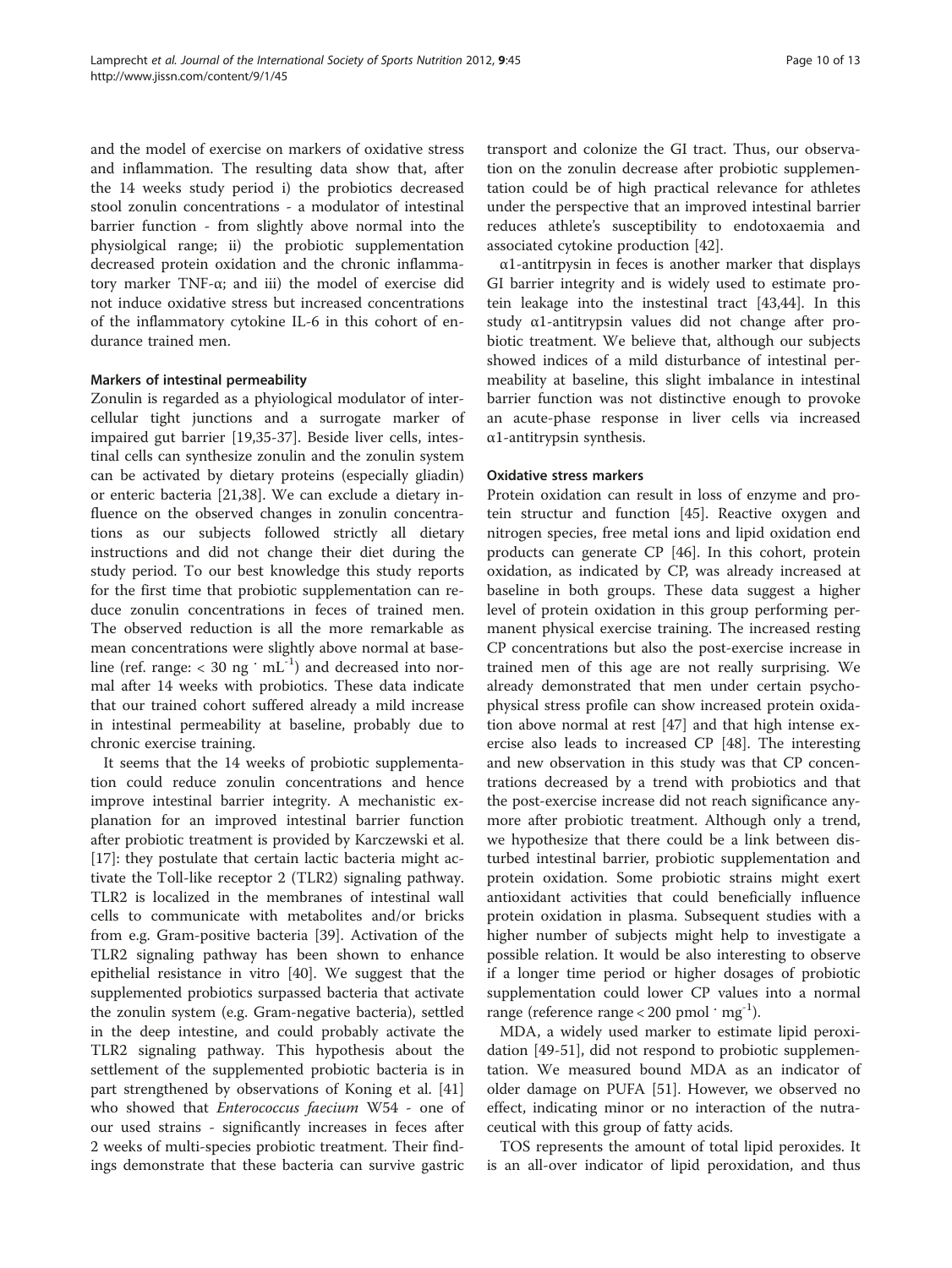not as specific for oxidation on certain molecules like MDA. Values in both groups were above the reference range (< 350  $\mu$ mol  $\cdot$  L<sup>-1</sup><sub>H2O2</sub>) at baseline and at the end of the study. As for CP, these data indicate a higher level of oxidation in this group under permanent physical exercise training. However, in contrast to CP, this surrogate marker was not influenced by the probiotic treatment.

#### Markers of inflammation

TNF-α is a pro-inflammatory cytokine and a central mediator of systemic inflammatory response. Leucocytes, endothelium and adipocytes produce TNF-α but strenuous exercise has only limited impact on its release, compared to IL-6 [[52](#page-12-0)]. This is also confirmed by our data that did not show an exercise-induced effect on TNF-α in both groups. Interestingly, our subjects showed significant increased values above normal (reference range < 20 pg  $\cdot$  mL<sup>-1</sup>) at all measured time points. Probiotic supplementation reduced these high values about 20% but this reduction did neither reach the normal range nor significance  $(P = 0.054)$ . However, our results let us hypothesize that the trained men suffered a state of chronic low-grade inflammation due to decreased intestinal barrier function which was likely evoked by chronic exercise stress. The data indicate that there is a potential for probiotic supplementation to reduce this systemic low-grade inflammation indirectly via improvement of gut barrier function.

In contrast to TNF-α, IL-6 is a cytokine which increases significantly in plasma with strenuous exercise as it originates primarily from the contracting sceletal muscles [[52\]](#page-12-0). During exercise the production of IL-6 seems to be a TNF-independent pathway [\[53](#page-12-0)]. We also observed significantly increased IL-6 concentrations after the strenuous exercise tests. The probiotic supplementation had no influence on this IL-6 release. Obviously the exercise-induced, muscle-derived, increase in IL-6 is not related to intestinal barrier integrity. This suggestion is also supported by the normal IL-6 values at rest and basline - in contrast to TNF-α. These normal IL-6 values indicate that basic IL-6 production was not affected by chronic exercise training or by the observed mildly decreased gut barrier function.

#### Limitations of the study

We observed only trends for decreased TNF-alpha  $(P = 0.054)$  and CP  $(P = 0.061)$  indicating that this study was slightly underpowered for some outcomes. As we did not find one study on zonulin and probiotic supplementation in trained men to orientate, our sample size calculation was based on CP and MDA and on our experience with enteral absorbed antioxidant concentrates [[48,50\]](#page-12-0). Obviously our assumptions for sample size calculation cannot be drawn into account when probiotic supplements are used - at least with the study design chosen in this project. Post hoc analysis revealed that 13 subjects per group for TNF-alpha and 15 subjects per group for CP would have been enough to get significant results. However, future studies with similar design should consider a total sample size of at least 30 subjects or a longer time period of treatment.

Another limitation of the study was the small number of measured parameters. This study was primarily focused on the effects of probiotics on zonulin in trained men. Subsequent studies should include a wider panel of surrogate markers in stool and serum to raise options to identify rationales and mechanisms. Parameters like corticotropin- releasing hormone (CRH), indicating activation of mast cells that stimulate tight junctions, or ß-hexosaminidase, several growth factors, an extended range of cytokines as well as the assessment of different fecal bacteria should be included.

#### **Conclusions**

In conclusion our data support the hypothesis that an adequate probiotic supplementation can improve intestinal barrier function, redox hemostasis and low-grade inflammation in men under sustained exercise stress. Subsequent studies that focus on leaky gut associated consequences like endotoxaemia, athlete's susceptibility to inflammation, infections, and allergies will be of high practical relevance.

#### Abbreviations

ANOVA: Analysis of variance; AU: Arbitrary units; BMI: Body mass index; BR: Breathing rate; CFU: Colony forming units; CONSORT: Consolidated standards of reporting trials; CP: Carbonyl groups bounded on protein; DNPH: Dinitrophenylhydrazine; Ex: Exercise; GI: Gastrointestinal; MDA: Malondialdehyde; Plac: Placebo; P<sub>max</sub>, P<sub>rel</sub>: Maximal performance and relative to body weight; Pro: With probiotics supplemented group; RONS: Reactive oxygen and nitrogen species; SD: Standard deviation; TLR: Toll-like receptor; TOS: Total oxidation status; Tx: Treatment; V<sub>E</sub>: Ventilation per minute; VO<sub>2</sub>: Oxygen uptake; VCO<sub>2</sub>: Carbon dioxide output; VO<sub>2max</sub>: Maximum oxygen uptake; V<sub>T</sub>: Tidal volume.

#### Competing interests

This project has been awarded competitive research grants from Winclove b. v., Amsterdam, The Netherlands, and Institut Allergosan, Forschungs- und VertriebsGmbH, Graz, Austria to the Institute of Nutrient Research and Sport Nutrition to yield research data regarding the use of probiotics in sports and exercise.

#### Authors contributions

ML: principal investigator, development of overall research plan/study protocol, project management and study oversight, statistical analyses, preparation of manuscript. SB: blood sampling, laboratory logistics, statistical analyses, manuscript revision. GS: supervising physician, blood sampling, manuscript revision. KS: performance diagnostics, manuscript revision. FF: 2nd supervising physician, blood sampling, manuscript revision. SH: laboratory analyses, preparation of manuscript. BS: laboratory analyses, data collection, manuscript revision. JG: laboratory analyses, manuscript revision. All authors read and approved the final manuscript.

#### Author details

<sup>1</sup>Institute of Physiological Chemistry, Centre for Physiological Medicine, Medical University of Graz, Graz, Austria. <sup>2</sup>Institute of Nutrient Research and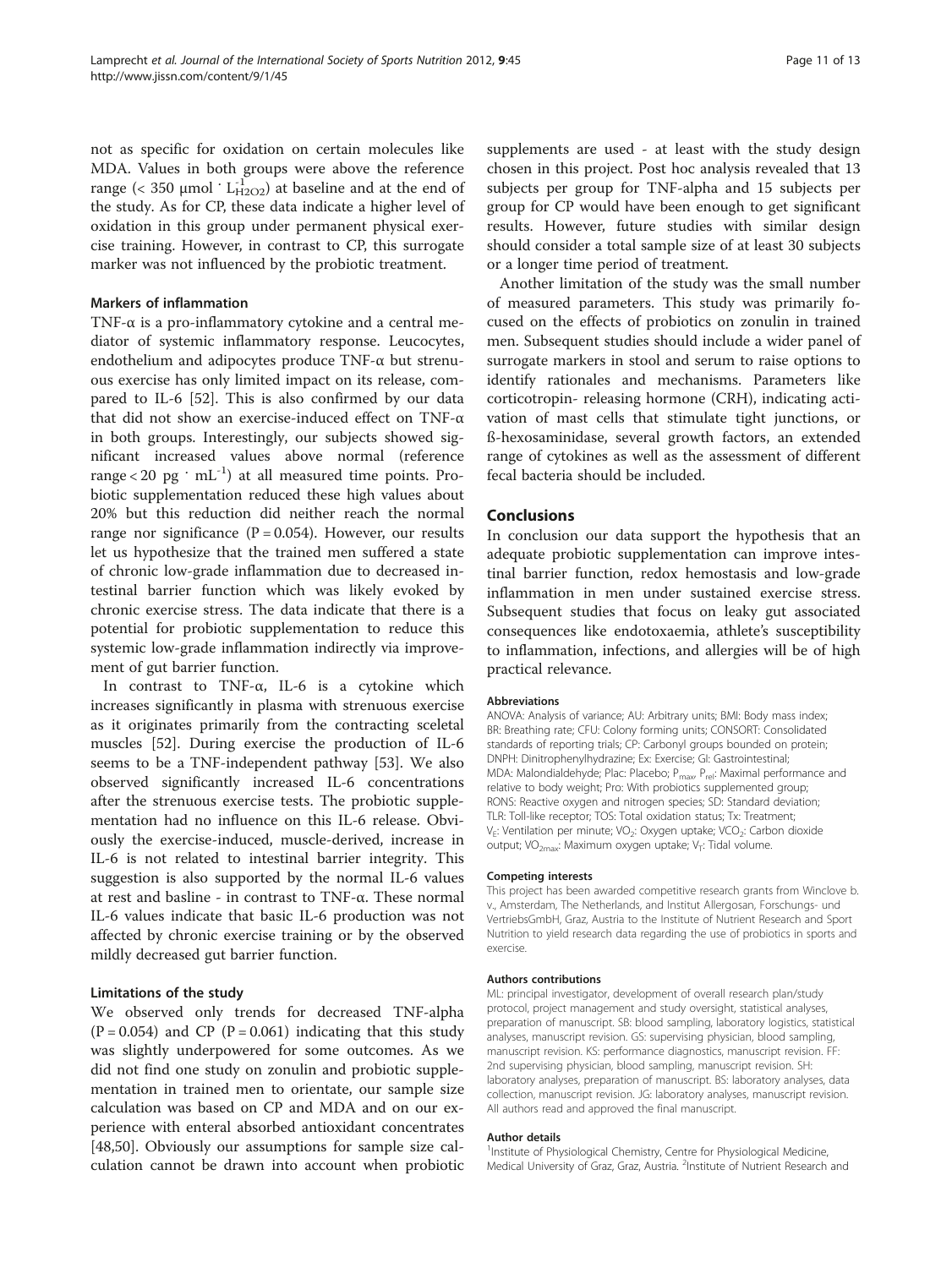<span id="page-11-0"></span>Sport Nutrition, Graz, Austria. <sup>3</sup>SportchirurgiePlus, Centre for Individual Sport Medicine and Surgery, Graz, Austria. <sup>4</sup>Biovis Diagnostik MVZ GmbH, Limburg, Germany. <sup>5</sup>Institute of Laboratory Sciences, Dr Greilberger GmbH, Laßnitzhöhe, Austria.

#### Received: 4 July 2012 Accepted: 12 September 2012 Published: 20 September 2012

#### References

- 1. Salminen S, Bouley D, Bourron-Ruault MC, Cummings JH, Franck A, Gibson GR, Isolauri E, Moreau MC, Roberfroid M, Rowland I: Functional food sciene and gastrointestinal physiology and function. Br J Nutr 1998, 80(Suppl):S147–S171.
- 2. Gleeson M, Bishop NC, Oliveira M, Tauler P: Daily probiotic's (Lactobacillus casei Shirota) reduction of infection incidence in athletes. Int J Sport Nutr Exerc Metab 2011, 21:55–64.
- 3. Cox AJ, Pyne DB, Saunders PU, Fricker PA: Oral administration of the probiotic Lactobacillus fermentum VRI-003 and mucosal immunity in endurance athletes. Br J Sports Med 2010, 44:222-226.
- 4. Kekkonen RA, Vasankari TJ, Vuorimaa T, Haahtela T, Julkunen I, Korpela R: The effect of probiotics on respiratory infections and gastrointestinal symptoms during training in marathon runners. Int J Sport Nutr Exerc Metab 2007, 17:352–363.
- 5. West NP, Pyne DB, Cripps AW, Hopkins WG, Eskesen DC, Jairath A, Christophersen CT, Conlon MA, Fricker PA: Lactobacillus fermentum  $(PCC^®)$  supplementation and gastrointestinal and respiratory-tract illness symptoms: a randomised control trial in athlets. Nutr J 2011, 10:30.
- 6. Martarelli D, Verdenelli MC, Scuri S, Cocchioni M, Silvi S, Cecchini C, Pompei P: Effect of a probiotic intake on oxidant and antioxidant parameters in plasma of athletes during intense exercise training. Curr Microbiol 2011, 62:1689–1696.
- Rehrer NJ, Brouns F, Beckers EJ, Frey WO, Villiger B, Riddoch CJ, Menheere PP, Saris WH: Physiological changes and gastro-intestinal symptoms as a result of ultra-endurance running. Eur J Appl Physiol Occup Physiol 1992, 64:1–8.
- 8. Qarnar MI, Read AE: Effects of exercise on mesenteric blood flow in man. Gut 1987, 28:583–587.
- 9. Lambert GP: Stress-induced gastrointestinal barrier dysfunction and its inflammatory effects. J Anim Sci 2009, 87(E.Suppl):E101–E108.
- 10. West NP, Pyne DB, Peake JM, Cripps AW: Probiotics, immunity and exercise: a review. Exerc Immunol Rev 2009, 15:107–126.
- 11. Fasano A: Leaky qut and autoimmune diseases. Clinic Rev Allerg Immunol 2012, 42:71–78.
- 12. DeOliveira EP, Burini RC: Food-dependent, exercise-induced gastrointestinal distress. J Int Soc Sports Nutr 2011, 8:12.
- 13. Fasano A: Pathological and therapeutical implications of macro-molecule passage through the tight junction. In Tight Junctions. 2nd edition. Edited by Cereijido M, Anderson J. Boca Raton: CRC Press; 2001:697–722.
- 14. Ulluwishewa D, Anderson RC, McNabb WC, Moughan PJ, Wells JM, Roy NC: Regulation of tight junction permeability by intestinal bacteria and dietary components. J Nutr 2011, 141:769-776.
- 15. Qin H, Zhang Z, Hang X, Jiang YL: L. plantarum prevents enteroinvasive Escherichia coli-induced tight junction proteins changes in intestinal epithelial cells. BMC Microbiol 2009, 9:63.
- 16. Anderson RC, Cookson AL, McNabb WC, Kelly WJ, Roy NC: Lactobacillus plantarum DSM 2648 is a potential probiotic that enhances intestinal barrier function. FFMS Microbiol Lett 2010, 309:184-192.
- 17. Karczewski J, Troost FJ, Konings I, Dekker J, Kleerebezem M, Brummer RJM, Wells JM: Regulation of human epithelial tight junction proteins by Lactobacillus plantarum in vivo and protective effects on the epithelial barrier. Am J Physiol Gastrointest Liver Physiol 2010, 298:G851–G859.
- 18. Resta-Lenert S, Barrett KE: Probiotics and commensals reverse TNF-alpha- and IFN-gamma-induced dysfunction in human intestinal epithelial cells. Gastroenterology 2006, 130:731–746.
- 19. Ukena SN, Singh A, Dringenberg U, Engelhardt R, Seidler U, Hansen W, Bleich A, Bruder D, Franzke A, Rogler G, et al: Probiotic Escherichia coli Nissle 1917 inhibits leaky gut by enhancing mucosal integrity. PLoS One 2007, 12:e1308.
- 20. Ghadimi D, Vrese MD, Heller KJ, Schrezenmeir J: Effect of natural commensal-origin DNA on toll-like receptor 9 (TLR9) signaling cascade,

chemokine IL-8 expression, and barrier integrity of polarized intestinal epithelial cells. Inflamm Bowel Dis 2010, 16:410–427.

- 21. Fasano A: Zonulin and its regulation of intestinal barrier function: the biological door to inflammation, autoimmunity, and cancer. Physiol Rev 2011, 91:151–175.
- 22. Groschowitz KR, Hogan SP: Intestinal barrier function: molecular regulation and disease pathogenesis. J Allergy Clin Immunol 2009, 124:3–20.
- 23. Sonier B, Patrick C, Ajjikuttira P, Scott FW: Intestinal immune regulation as a potential diet-modifiable feature of gut inflammation and autoimmunity. Int Rev Immunol 2009, 28:414–445.
- 24. Commission of experts of the German Society of Sports Medicine and Prevention: Guidelines for testing in sports medicine. Plane IV. Germany: Commission of experts of the German Society of Sports Medicine and Prevention; 2002. Expertenkommission der Deutschen Gesellschaft für Sportmedizin und Prävention: Leitlinien zur Belastungsuntersuchung in der Sportmedizin. Ebene IV. Deutsche Gesellschaft für Sportmedizin und Prävention, März 2002 (German).
- 25. Möller R, Tafeit E, Smolle KH, Pieber TR, Ipsiroglu O, Duesse M, Huemer C, Sudi K, Reibnegger G: Estimating percentage total body fat and determining subcutaneous adipose tissue distribution with a new non-invasive optical device Lipometer. Am J Hum Biol 2000, 12:221–230.
- 26. Young DS: Implementation of SI units for clincal laboratory tables style specifications and conversion tables. Ann Intern Med 1987, 106:114–129.
- 27. German Nutrition Society, Austrian Nutrition Society, Swiss Association of Nutrition: Reference values for nutrient intake,  $3^{rd}$  revision of the  $1^{st}$  issue. Umschau Braus Ltd: Frankfurt; 2008. Deutsche Gesellschaft für Ernährung (DGE), Österreichische Gesellschaft für Ernährung (ÖGE), Schweizerische Vereinigung für Ernährung (SVE): Referenzwerte für die Nährstoffzufuhr. 3. korrigierter Nachdruck der 1. Auflage. Frankfurt: Umschau Braus GmbH; 2008 (German).
- 28. Lewis SJ, Heaton KW: Stool form scale as a useful guide to intestinal transit time. Scand J Gastroenterol 1997, 32:920–924.
- 29. Pilz J, Meinekea I, Gleitera CH: Measurement of free and bound malondialdehyde in plasma by high-performance liquid chromatography as the 2,4-dinitrophenyl-hydrazine derivative. J Chromatogr B Biomed Sci Appl 2000, 742:315–325.
- 30. Dill DB, Costill DL: Calculation of percentage changes in volumes of blood, plasma, and red cells in dehydration. J Appl Physiol 1999, 73:1265–1272.
- 31. Baska RS, Moses FM, Graeber G, Kearney G: Gastrointestinal bleeding during an ultramarathon. Dig Dis Sci 1990, 35:276-279.
- 32. Eichner ER: Gastrointestinal bleeding in athletes. Physician Sportsmed 1989, 17:128–140.
- 33. Oktedalen O, Lunde OC, Opstad PK, Aabakken L, Kvernebo K: Changes in the gastrointestinal mucosa after long-distance running. Scand J Gastroenterol 1992, 27:270–274.
- 34. Pals KL, Chang R-T, Ryan AJ, Gisolfi CV: Effect of running intensity on intestinal permeability. J Appl Physiol 1997, 82:571–576.
- 35. Fasano A: Intestinal zonulin: open sesame! Gut 2001, 49:159–162.
- 36. Sapone A, de Magistris L, Pietzak M, Clemente MG, Tripathi A, Cucca F, Lampis R, Kryszak D, Carteni M, Generoso M, Iafusco D, Prisco F, Laghi F, Riegler G, Carratu R, Counts D, Fasano A: Zonulin upregulation is associated with increased gut permeability in subjects with type 1 diabetes and their relatives. Diabetes 2006, 55:1443–1449.
- 37. Wang W, Uzzau S, Goldblum SE, Fasano A: Human zonulin, a potential modulator of intestinal tight junctions. J Cell Sci 2000, 113:4435-4440.
- El Asmar R, Panigrahi P, Bamford P, Berti I, Not R, Coppa GV, Catassi C, Fasano A: Host-dependent activation of the zonulin system is involved in the impairment of the gut barrier function following bacterial colonization. Gastroenterology 2002, 123:1607–1615.
- 39. Wells JM, Rossi O, Meijerink M, van Baarlen P: Epithelial crosstalk at the microbiota-mucosal interface. PNAS 2011, 108(Suppl 1):4607–4614.
- 40. Cario E, Gerken G, Podolsky DK: Toll-like receptor 2 controls mucosal inflammation by regulating epithelial barrier function. Gastroenerology 2004, 127:224–238.
- 41. Koning CJM, Jonkers DMAE, Stobberingh EE, Mulder L, Rombouts FM, Stockbruegger RW: The effect of a multispecies probiotic on the intestinal microbiota and bowel movements in healthy volunteers taking the antibiotic Amoxycillin. Am J Gastroenterol 2007, 102:1-12.
- 42. Jeukendrup AE, Vet-Joop K, Sturk A, Stegen JHJC, Senden J, Saris WHM, Wagenmakers AJM: Relationship between gastro-intestinal complaints